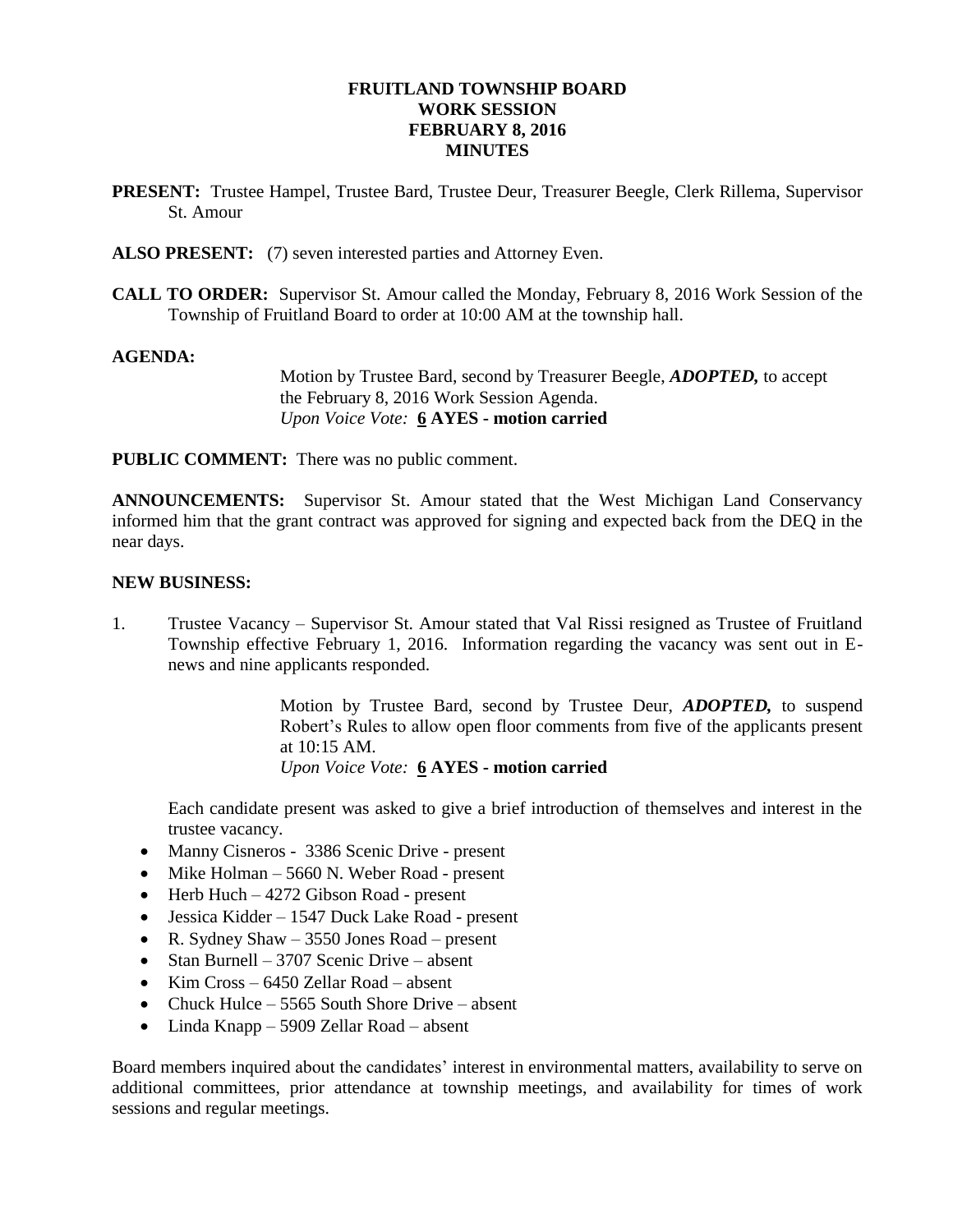## FRUITLAND TOWNSHIP FEBRUARY 8, 2016 WORK SESSION MINUTES

Motion by Trustee Bard, second by Trustee Deur, *ADOPTED,* to unsuspend the rules at 10:30 AM. *Upon Voice Vote:* **6 AYES - motion carried**

#### **OLD BUSINESS:**

- 1. Zellar Road Supervisor St. Amour stated that Resolution 2016-01 Zellar Road Improvements 2016 Special Assessment District will need to have action taken to proceed forward with setting up the special assessment district for culvert payment and to hold a public meeting in the near future with those residents within the proposed district. The resolution will be taken under consideration at the regular meeting.
- 2. 2016-17 Budget Discussion Supervisor St. Amour highlighted the proposed 2016-17 budget of revenues and appropriations for Fund 101. He presented a balanced budget with revenues and appropriations projected at \$970.678.00. Under Revenues, funds are similar to this current year with the exception of a potential sale of the fire barn. He incorporated up to a 1.5% increase for staff and a 1.5% for elected officials. Trustee Bard stated that she was not in favor of any increases for office staff/elected officials but would favor maintenance staff increase. Supervisor St. Amour stated that this proposed budget concludes the three year agreement with Brickley DeLong, PC and was tasked to ask Attorney Even if another agreement could be agreed to beyond our elected terms. Under Attorney/Legal Counsel, he proposes contracting funds with Attorney a bit higher for this budget cycle. Under Township Hall and Grounds, proposed capital improvements include potential township hall lot paving/repair, additional lighting in parking lot, microphone upgrade in meeting room and carpet/vinyl replacement. Under Township Property, proposed capital improvements at the Maintenance Barn on Duck Lake for a new driveway, removal of trees and parking lot should the fire barn be sold. Under Police-Ordinance Enforcer, Supervisor St. Amour mentioned that he will be meeting with Muskegon County to discuss the PINS Agreement on March 3, 2016. Under Inspection Department, Laketon Township has increased our monthly payment for the Building Official/Inspector wage from \$1500.00 to \$1650.00 which is the first increase since inception of the agreement. Under Drains, he proposes \$20,000.00 as a placeholder for drain assessments. No pricing information has been made available by Muskegon County Drain Commissioner Moore at this time. Under Ecology Transfer Station, conversation with Muskegon County to take over the service for Dalton and Fruitland Townships continues. Talk amongst the board regarding \$5.00 Discount Dump Day was favored again. More information to come.

Motion by Trustee Bard, second by Trustee Deur, *ADOPTED,* to suspend for open floor comments from Parks & Recreation Commissions' Commissioner Zoellmer and Commissioner Williamson present at 11:15 AM. *Upon Voice Vote:* **6 AYES - motion carried**

Commissioner's Zoellmer and Williamson briefed the board of the proposed budget of the Parks & Recreation Commission and provided information and pricing on the tennis court repairs/replacement. After conversing with the Board of Trustees, it was decided to propose 9 meetings, 1 wheelchair accessible portable restroom at Nestrom Park only, R&M to include handicap stencils/signs/ tennis net replacement, retro-fit 4 picnic tables-handicap accessible, picnic table stain and purchase recycle bins. Capital improvements would be \$16,000.00 to repair current tennis courts with the go ahead for the Parks & Recreation Commission to seek grants to replace and \$2500.00 for a concrete sidewalk to the portable restroom at Nestrom Park.

> Motion by Trustee Bard, second by Trustee Deur, *ADOPTED,* to unsuspend from open floor comments at 11:45 AM.